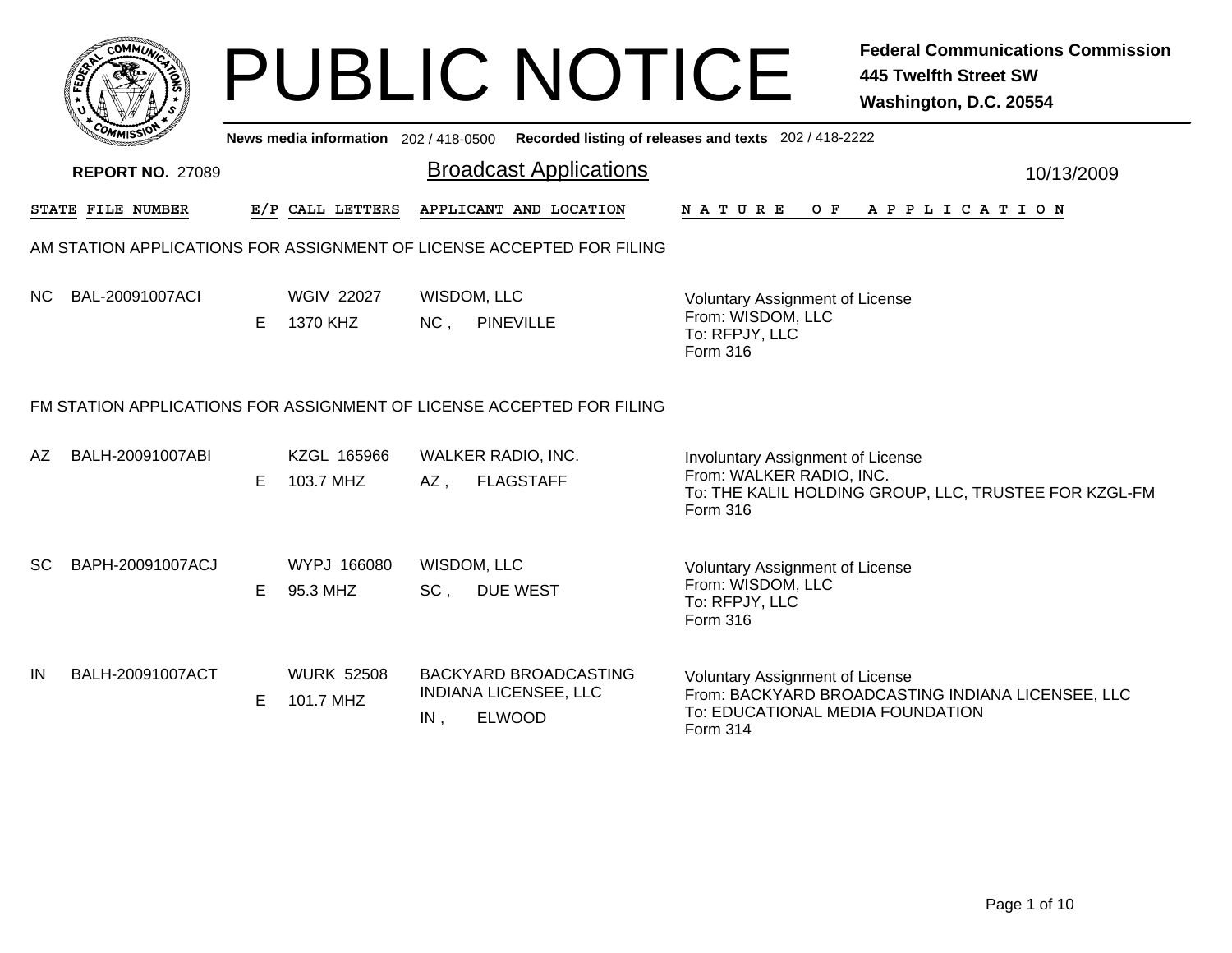| с0ММ <i>и</i>            |                                                                          |    | <b>PUBLIC NOTICE</b>                                                                        |                          |                                                                         |                                    |                                                                                           |     | <b>Federal Communications Commission</b><br>445 Twelfth Street SW<br>Washington, D.C. 20554                                    |
|--------------------------|--------------------------------------------------------------------------|----|---------------------------------------------------------------------------------------------|--------------------------|-------------------------------------------------------------------------|------------------------------------|-------------------------------------------------------------------------------------------|-----|--------------------------------------------------------------------------------------------------------------------------------|
|                          |                                                                          |    | News media information 202 / 418-0500 Recorded listing of releases and texts 202 / 418-2222 |                          |                                                                         |                                    |                                                                                           |     |                                                                                                                                |
| <b>REPORT NO. 27089</b>  |                                                                          |    |                                                                                             |                          |                                                                         | <b>Broadcast Applications</b>      |                                                                                           |     | 10/13/2009                                                                                                                     |
| STATE FILE NUMBER        |                                                                          |    | E/P CALL LETTERS                                                                            |                          | APPLICANT AND LOCATION                                                  |                                    | <b>NATURE</b>                                                                             | O F | A P P L I C A T I O N                                                                                                          |
|                          | FM TRANSLATOR APPLICATIONS FOR ASSIGNMENT OF LICENSE ACCEPTED FOR FILING |    |                                                                                             |                          |                                                                         |                                    |                                                                                           |     |                                                                                                                                |
| BALFT-20091007ACK<br>NC. |                                                                          | Е  | W277CB 78856<br>103.3 MHZ                                                                   | NC,                      | WISDOM, LLC<br><b>CHARLOTTE</b>                                         |                                    | Voluntary Assignment of License<br>From: WISDOM, LLC<br>To: RFPJY, LLC<br><b>Form 316</b> |     |                                                                                                                                |
|                          |                                                                          |    | FM STATION APPLICATIONS FOR ASSIGNMENT OF PERMIT ACCEPTED FOR FILING                        |                          |                                                                         |                                    |                                                                                           |     |                                                                                                                                |
| BAPED-20091007ACP<br>MO. |                                                                          | E  | 970508MD<br>86622<br>89.9 MHZ                                                               | $MO$ ,                   | <b>JACKSON</b>                                                          | <b>I G W T COMMUNITY RADIO INC</b> | <b>Form 314</b>                                                                           |     | <b>Voluntary Assignment of Construction Permit</b><br>From: I.G.W.T. COMMUNITY RADIO, INC.<br>To: EDUCATIONAL MEDIA FOUNDATION |
|                          |                                                                          |    | DIGITAL AUXILIARY APPLICATIONS FOR AUXILIARY PERMIT ACCEPTED FOR FILING                     |                          |                                                                         |                                    |                                                                                           |     |                                                                                                                                |
| CA                       | BXPEDT-20091007ACS                                                       | Е  | KVIE 35855<br>CHAN-9                                                                        | KVIE, INC.<br>$CA$ ,     | <b>SACRAMENTO</b>                                                       |                                    | CP for auxiliary purposes.                                                                |     |                                                                                                                                |
|                          |                                                                          |    | DIGITAL TRANSLATOR OR DIGITAL LPTV APPLICATIONS FOR CP EXTENSION ACCEPTED FOR FILING        |                          |                                                                         |                                    |                                                                                           |     |                                                                                                                                |
| BEP-20091007ABB<br>NY.   |                                                                          | E. | W60AO 44026<br>CHAN-46                                                                      | <b>COUNCIL</b><br>$NY$ , | <b>MOUNTAIN LAKES PUBLIC</b><br><b>TELECOMMUNICATIONS</b><br>PORT HENRY |                                    | BDISDTT-20060331AHW                                                                       |     | Extension of time to complete digital construction permit:                                                                     |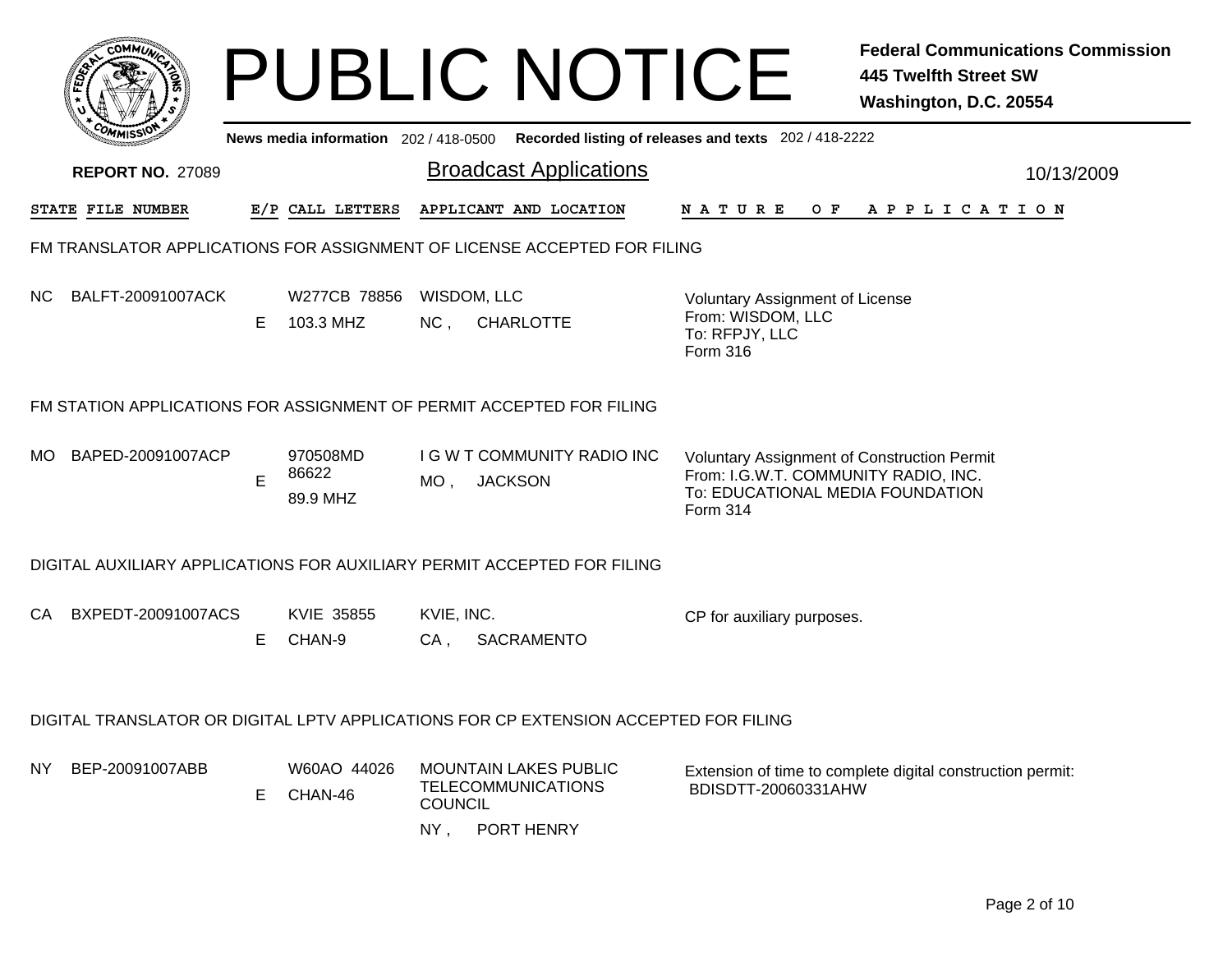|     | <b>COMMUN</b>           |    |                                     | <b>PUBLIC NOTICE</b>                                                                 |                                                       | <b>Federal Communications Commission</b><br><b>445 Twelfth Street SW</b><br>Washington, D.C. 20554 |
|-----|-------------------------|----|-------------------------------------|--------------------------------------------------------------------------------------|-------------------------------------------------------|----------------------------------------------------------------------------------------------------|
|     |                         |    | News media information 202/418-0500 |                                                                                      | Recorded listing of releases and texts 202 / 418-2222 |                                                                                                    |
|     | <b>REPORT NO. 27089</b> |    |                                     | <b>Broadcast Applications</b>                                                        |                                                       | 10/13/2009                                                                                         |
|     | STATE FILE NUMBER       |    | E/P CALL LETTERS                    | APPLICANT AND LOCATION                                                               | NATURE<br>O F                                         | APPLICATION                                                                                        |
|     |                         |    |                                     | DIGITAL TRANSLATOR OR DIGITAL LPTV APPLICATIONS FOR CP EXTENSION ACCEPTED FOR FILING |                                                       |                                                                                                    |
| MO  | BEP-20091007ACV         | E. | K54FX 48531<br>CHAN-39              | NEW LIFE EVANGELISTIC<br>CENTER, INC.<br>MO. SPRINGFIELD                             | BDISDTL-20060331AZU                                   | Extension of time to complete digital construction permit:                                         |
| MO. | BEP-20091007ACW         | E. | K64FW 48515<br>CHAN-36              | NEW LIFE EVANGELISTIC<br>CENTER, INC.<br>MO, JOPLIN                                  | BDISDTL-20060331AYL                                   | Extension of time to complete digital construction permit:                                         |
| MO. | BEP-20091007ADK         | E. | K61GJ 48532<br>CHAN-48              | NEW LIFE EVANGELISTIC<br>CENTER, INC.<br>MO, AURORA                                  | BDISDTL-20060331AXX                                   | Extension of time to complete digital construction permit:                                         |
| AR  | BEP-20091007ADM         | E. | K54FH 48535<br>CHAN-47              | <b>NEW LIFE EVANGELISTIC</b><br>CENTER, INC<br>AR.<br><b>GREEN FOREST</b>            | BDISDTL-20060331AYO                                   | Extension of time to complete digital construction permit:                                         |
| MO. | BEP-20091007ADQ         | E  | K64FQ 48522<br>CHAN-38              | NEW LIFE EVANGELISTIC<br>CENTER, INC.<br>$MO$ ,<br><b>LEBANON</b>                    | BDISDTL-20060331AZM                                   | Extension of time to complete digital construction permit:                                         |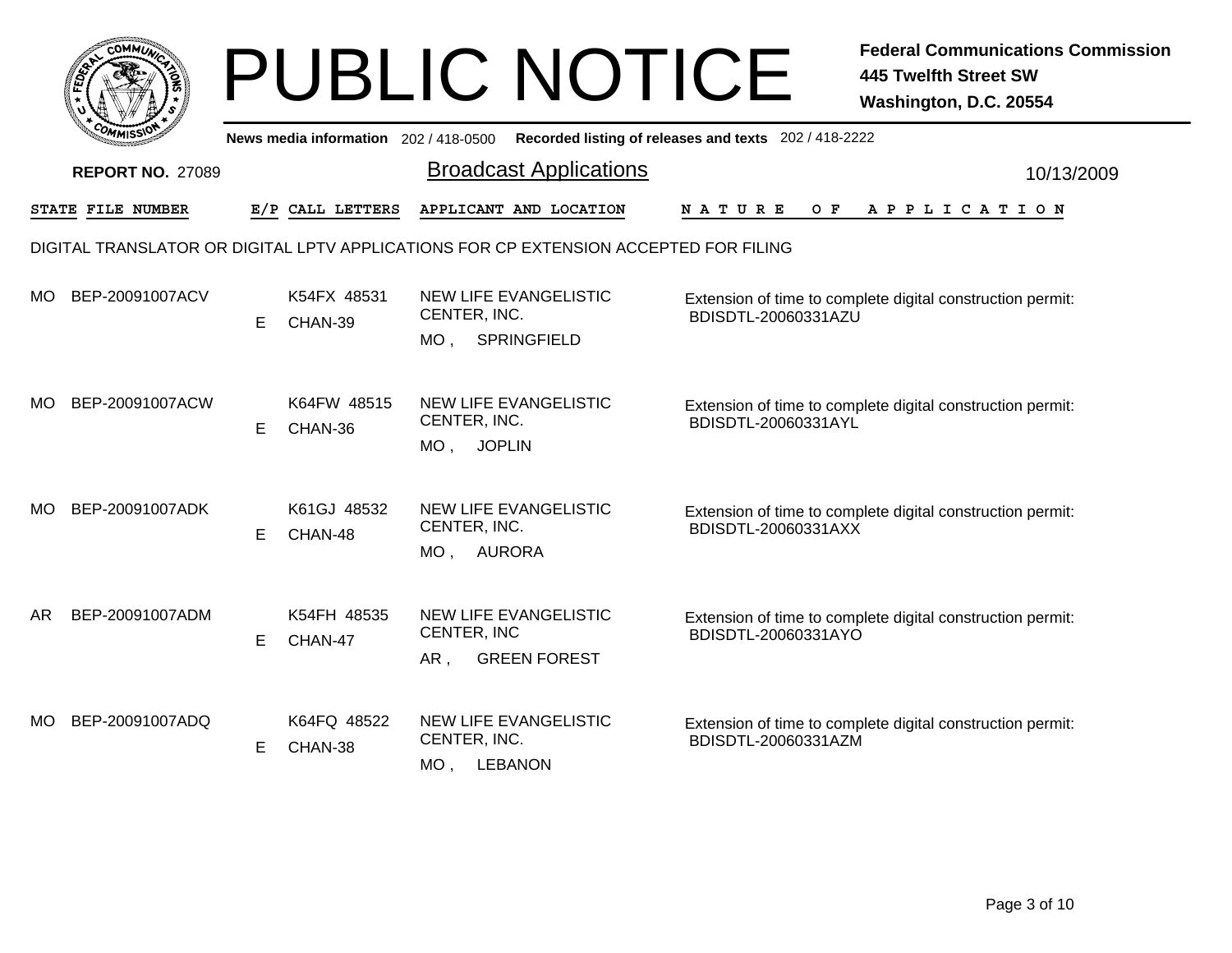|     |                                                                  |    |                                       |                 | <b>PUBLIC NOTICE</b>                                                                 |                                                       | <b>Federal Communications Commission</b><br><b>445 Twelfth Street SW</b><br>Washington, D.C. 20554 |  |  |  |
|-----|------------------------------------------------------------------|----|---------------------------------------|-----------------|--------------------------------------------------------------------------------------|-------------------------------------------------------|----------------------------------------------------------------------------------------------------|--|--|--|
|     |                                                                  |    | News media information 202 / 418-0500 |                 |                                                                                      | Recorded listing of releases and texts 202 / 418-2222 |                                                                                                    |  |  |  |
|     | <b>REPORT NO. 27089</b>                                          |    |                                       |                 | <b>Broadcast Applications</b>                                                        |                                                       | 10/13/2009                                                                                         |  |  |  |
|     | STATE FILE NUMBER                                                |    | E/P CALL LETTERS                      |                 | APPLICANT AND LOCATION                                                               | N A T U R E<br>O F                                    | A P P L I C A T I O N                                                                              |  |  |  |
|     | DIGITAL TV APPLICATIONS FOR CP EXTENSION ACCEPTED FOR FILING     |    |                                       |                 |                                                                                      |                                                       |                                                                                                    |  |  |  |
| CO. | BEPCDT-20091007AAE                                               | E. | KWGN-TV 35883 KWGN INC.,<br>CHAN-34   | CO <sub>1</sub> | DEBTOR-IN-POSSESSION<br><b>DENVER</b>                                                | BMPCDT-20080620AFA                                    | Extension of time to complete digital construction permit:                                         |  |  |  |
|     |                                                                  |    |                                       |                 | DIGITAL TRANSLATOR OR DIGITAL LPTV APPLICATIONS FOR DISPLACEMENT ACCEPTED FOR FILING |                                                       |                                                                                                    |  |  |  |
| TX. | BDISDTL-20091007ADI                                              | E  | <b>KPFW-LP</b><br>127891              |                 | <b>IGLESIA JESUCHRISTO ES MI</b><br>REFUGIO, INC.                                    | Minor change of callsign KPFW-LP.                     |                                                                                                    |  |  |  |
|     |                                                                  |    | CHAN-18                               | $TX$ ,          | <b>FRESCO</b>                                                                        |                                                       |                                                                                                    |  |  |  |
|     | DIGITAL TV APPLICATIONS FOR LICENSE TO COVER ACCEPTED FOR FILING |    |                                       |                 |                                                                                      |                                                       |                                                                                                    |  |  |  |
| WA. | BLCDT-20091007ACO                                                | E. | <b>KNDU 12427</b><br>CHAN-26          | WA ,            | KHQ, INCORPORATED<br><b>RICHLAND</b>                                                 | callsign KNDU.                                        | License to cover construction permit no: BMPCDT-20080624AAO,                                       |  |  |  |
|     | FM STATION APPLICATIONS FOR LICENSE TO COVER ACCEPTED FOR FILING |    |                                       |                 |                                                                                      |                                                       |                                                                                                    |  |  |  |
| OH. | BLED-20091007ACC                                                 | E. | WXMF 93251<br>91.9 MHZ                | OH,             | KAYSER BROADCAST<br>MINISTRIES, INC.<br><b>MARION</b>                                | License to cover.                                     |                                                                                                    |  |  |  |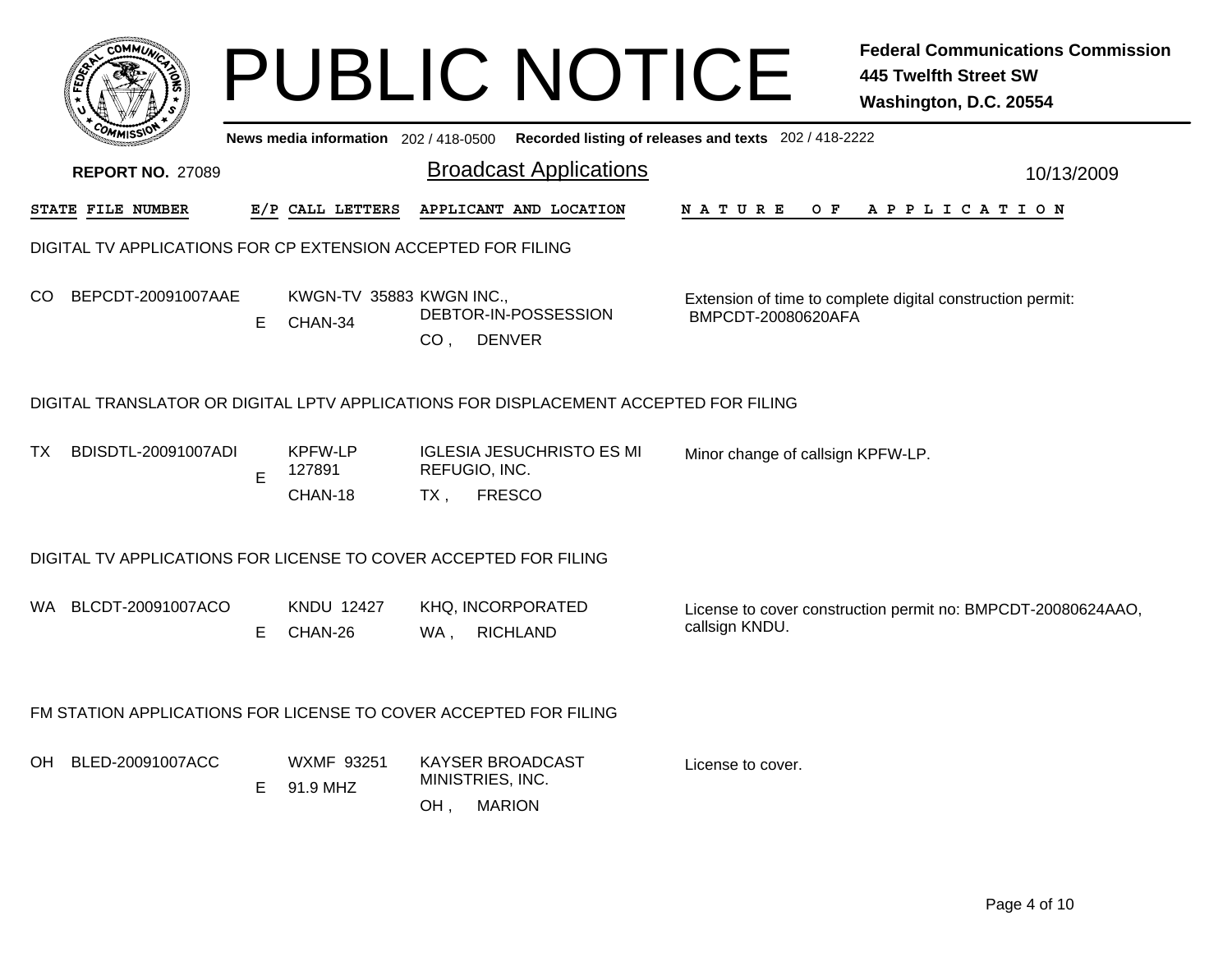|           |                                                                     |    |                                                  |                                 | <b>PUBLIC NOTICE</b>                                       |                                                                                         | <b>Federal Communications Commission</b><br><b>445 Twelfth Street SW</b><br>Washington, D.C. 20554 |
|-----------|---------------------------------------------------------------------|----|--------------------------------------------------|---------------------------------|------------------------------------------------------------|-----------------------------------------------------------------------------------------|----------------------------------------------------------------------------------------------------|
|           |                                                                     |    |                                                  |                                 |                                                            | News media information 202/418-0500 Recorded listing of releases and texts 202/418-2222 |                                                                                                    |
|           | <b>REPORT NO. 27089</b>                                             |    |                                                  |                                 | <b>Broadcast Applications</b>                              |                                                                                         | 10/13/2009                                                                                         |
|           | STATE FILE NUMBER                                                   |    | E/P CALL LETTERS                                 |                                 | APPLICANT AND LOCATION                                     | N A T U R E<br>O F                                                                      | A P P L I C A T I O N                                                                              |
|           | FM TRANSLATOR APPLICATIONS FOR LICENSE TO COVER ACCEPTED FOR FILING |    |                                                  |                                 |                                                            |                                                                                         |                                                                                                    |
| WA.       | BLFT-20091006ADQ                                                    | E. | K268BN 91970<br>101.5 MHZ                        | <b>BROADCSTING, INC.</b><br>WA, | <b>WASHINGTON INTERSTATE</b><br>EUFAULA/LONGVIEW           | License to cover.                                                                       |                                                                                                    |
| MI        | BLFT-20091007AAD                                                    | E. | W223AM 144207 HORIZON CHRISTIAN<br>92.7 MHZ      | <b>FELLOWSHIP</b><br>$MI$ ,     | <b>BRONSON</b>                                             | License to cover.                                                                       |                                                                                                    |
| SC.       | BLFT-20091007AAY                                                    | E. | 103.1 MHZ                                        | SC,                             | W278AV 141978 MILLER COMMUNICATIONS, INC.<br><b>SUMTER</b> | License to cover.                                                                       |                                                                                                    |
| <b>MN</b> | BLFT-20091007ABD                                                    | E  | K259BQ 148965 MINNESOTA PUBLIC RADIO<br>89.1 MHZ | MN,                             | <b>MONTEVIDEO</b>                                          | License to cover.                                                                       |                                                                                                    |
| MA.       | BLFT-20091007ABK                                                    | E. | W230AU 141373 UNIVERSITY OF<br>106.1 MHZ         | <b>MASSACHUSETTS</b><br>MA ,    | <b>PITTSFIELD</b>                                          | License to cover.                                                                       |                                                                                                    |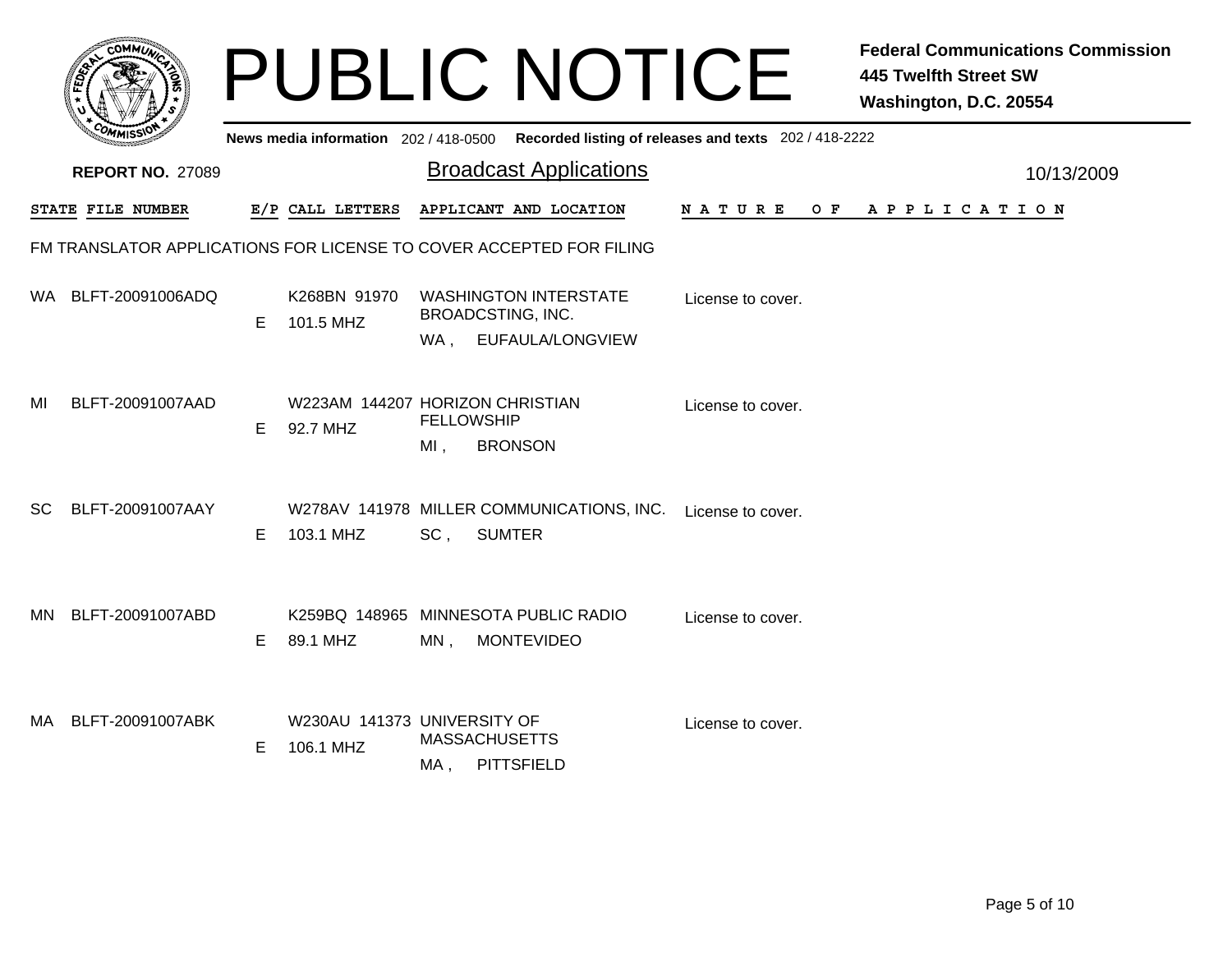|           |                                                                     |    |                                                |                              | <b>PUBLIC NOTICE</b>                                           |                                                                                         | <b>Federal Communications Commission</b><br><b>445 Twelfth Street SW</b><br>Washington, D.C. 20554 |            |
|-----------|---------------------------------------------------------------------|----|------------------------------------------------|------------------------------|----------------------------------------------------------------|-----------------------------------------------------------------------------------------|----------------------------------------------------------------------------------------------------|------------|
|           |                                                                     |    |                                                |                              |                                                                | News media information 202/418-0500 Recorded listing of releases and texts 202/418-2222 |                                                                                                    |            |
|           | <b>REPORT NO. 27089</b>                                             |    |                                                |                              | <b>Broadcast Applications</b>                                  |                                                                                         |                                                                                                    | 10/13/2009 |
|           | <b>STATE FILE NUMBER</b>                                            |    | E/P CALL LETTERS                               |                              | APPLICANT AND LOCATION                                         | <b>NATURE</b>                                                                           | OF APPLICATION                                                                                     |            |
|           | FM TRANSLATOR APPLICATIONS FOR LICENSE TO COVER ACCEPTED FOR FILING |    |                                                |                              |                                                                |                                                                                         |                                                                                                    |            |
| <b>SC</b> | BLFT-20091007ABT                                                    | E. | 95.3 MHZ                                       | INC.<br>SC,<br><b>MARION</b> | W237DO 147999 EDGEWATER BROADCASTING,                          | License to cover.                                                                       |                                                                                                    |            |
| AL        | BLFT-20091007ACA                                                    | E. | 95.7 MHZ                                       | AL,                          | W239BP 150072 RADIO ASSIST MINISTRY, INC.<br><b>EUFAULA</b>    | License to cover.                                                                       |                                                                                                    |            |
| AL        | BLFT-20091007ACD                                                    | E. | 105.1 MHZ                                      | AL,                          | W287BO 150999 RADIO ASSIST MINISTRY, INC.<br><b>ENTERPRISE</b> | License to cover.                                                                       |                                                                                                    |            |
| MI        | BLFT-20091007ACQ                                                    | E. | W258AO 153170 HORIZON CHRISTIAN<br>100.1 MHZ   | <b>FELLOWSHIP</b><br>$MI$ ,  | <b>HILLSDALE</b>                                               | License to cover.                                                                       |                                                                                                    |            |
| FL.       | BLFT-20091007ACZ                                                    | E  | W298AW 156550 CALL COMMUNICATIONS<br>107.7 MHZ | GROUP, INC.<br>FL,           | <b>NAPLES</b>                                                  | License to cover.                                                                       |                                                                                                    |            |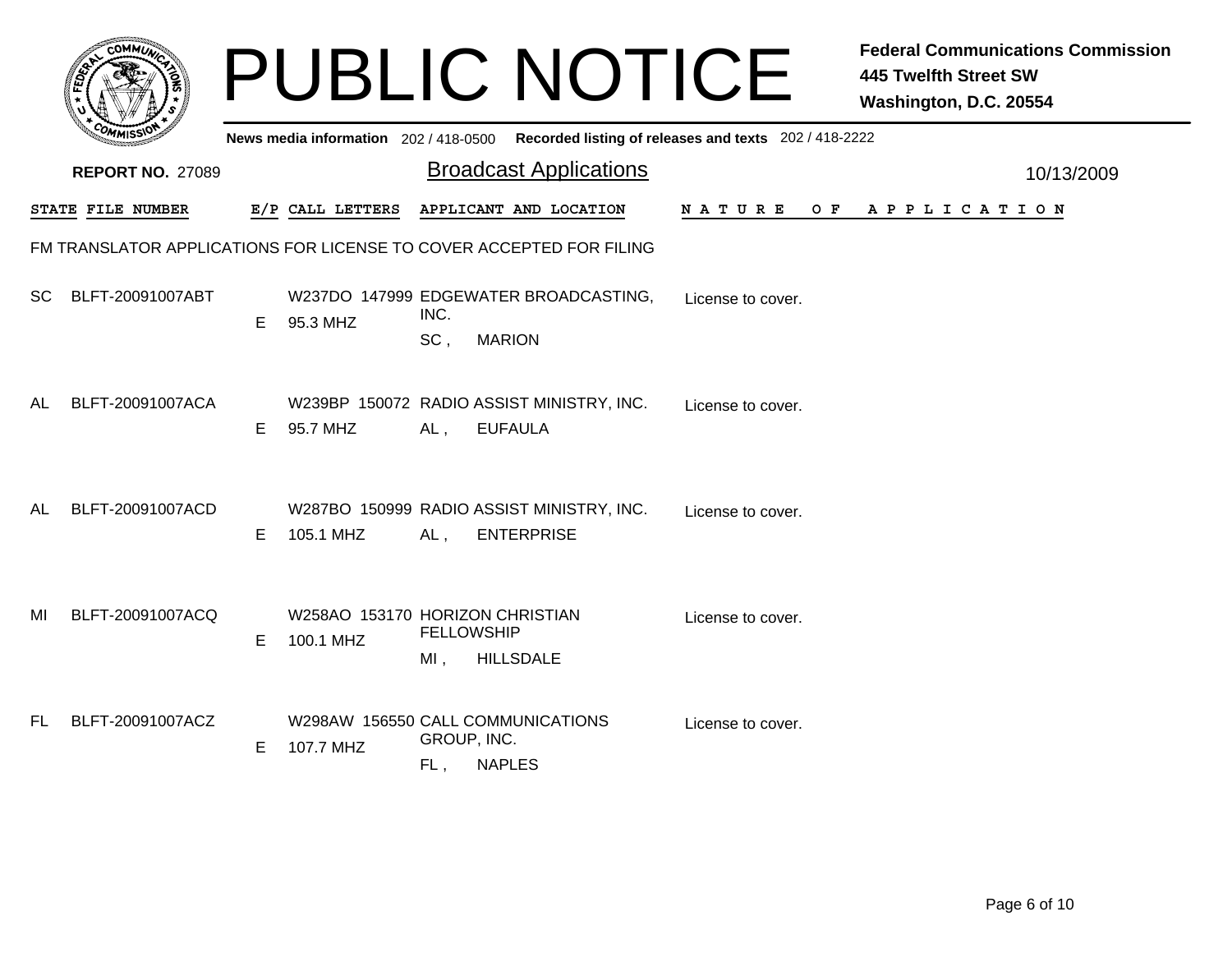|               |                                                                     |    |                                               |                           | <b>PUBLIC NOTICE</b>                                                             |                                                                                                              | <b>Federal Communications Commission</b><br><b>445 Twelfth Street SW</b><br>Washington, D.C. 20554 |
|---------------|---------------------------------------------------------------------|----|-----------------------------------------------|---------------------------|----------------------------------------------------------------------------------|--------------------------------------------------------------------------------------------------------------|----------------------------------------------------------------------------------------------------|
|               |                                                                     |    | News media information 202/418-0500           |                           |                                                                                  | Recorded listing of releases and texts 202 / 418-2222                                                        |                                                                                                    |
|               | <b>REPORT NO. 27089</b>                                             |    |                                               |                           | <b>Broadcast Applications</b>                                                    |                                                                                                              | 10/13/2009                                                                                         |
|               | STATE FILE NUMBER                                                   |    | E/P CALL LETTERS                              |                           | APPLICANT AND LOCATION                                                           | N A T U R E<br>O F                                                                                           | A P P L I C A T I O N                                                                              |
|               | FM TRANSLATOR APPLICATIONS FOR LICENSE TO COVER ACCEPTED FOR FILING |    |                                               |                           |                                                                                  |                                                                                                              |                                                                                                    |
| WI            | BLFT-20091007ADP                                                    | Е  | W273AT 149984 WRVM, INC.<br>102.5 MHZ         | Wl,                       | PORT WASHINGTON                                                                  | License to cover.                                                                                            |                                                                                                    |
| <b>PA</b>     | BLFT-20091007ADS                                                    | E. | W237BI 157515 KEVIN M. FITZGERALD<br>94.7 MHZ | $PA$ .                    | <b>MOUNTAIN TOP</b>                                                              | License to cover.                                                                                            |                                                                                                    |
| <b>FILING</b> |                                                                     |    |                                               |                           |                                                                                  | DIGITAL TRANSLATOR OR DIGITAL LPTV APPLICATIONS FOR MAJOR MODIFICATION TO A CONSTRUCTION PERMIT ACCEPTED FOR |                                                                                                    |
| ID            | BMAPDTT-20091007ABP                                                 | E  | K41JF 25824<br>CHAN-41                        | <b>DISTRICT</b><br>$ID$ , | <b>HAGERMAN TRANSLATOR</b><br><b>HAGERMAN</b>                                    | Modification of construction permit file number<br>BDFCDTT-20090615ACS.                                      |                                                                                                    |
|               |                                                                     |    |                                               |                           | FM TRANSLATOR APPLICATIONS FOR MINOR AMENDMENT TO A CONSTRUCTION PERMIT RECEIVED |                                                                                                              |                                                                                                    |
| CA            | BPFT-20090812ACZ                                                    | Е  | K209BZ 63465<br>89.3 MHZ                      | NETWORK, INC.<br>$CA$ ,   | YOUR CHRISTIAN COMPANION<br>CONCORD                                              | Engineering Amendment filed 10/07/2009                                                                       |                                                                                                    |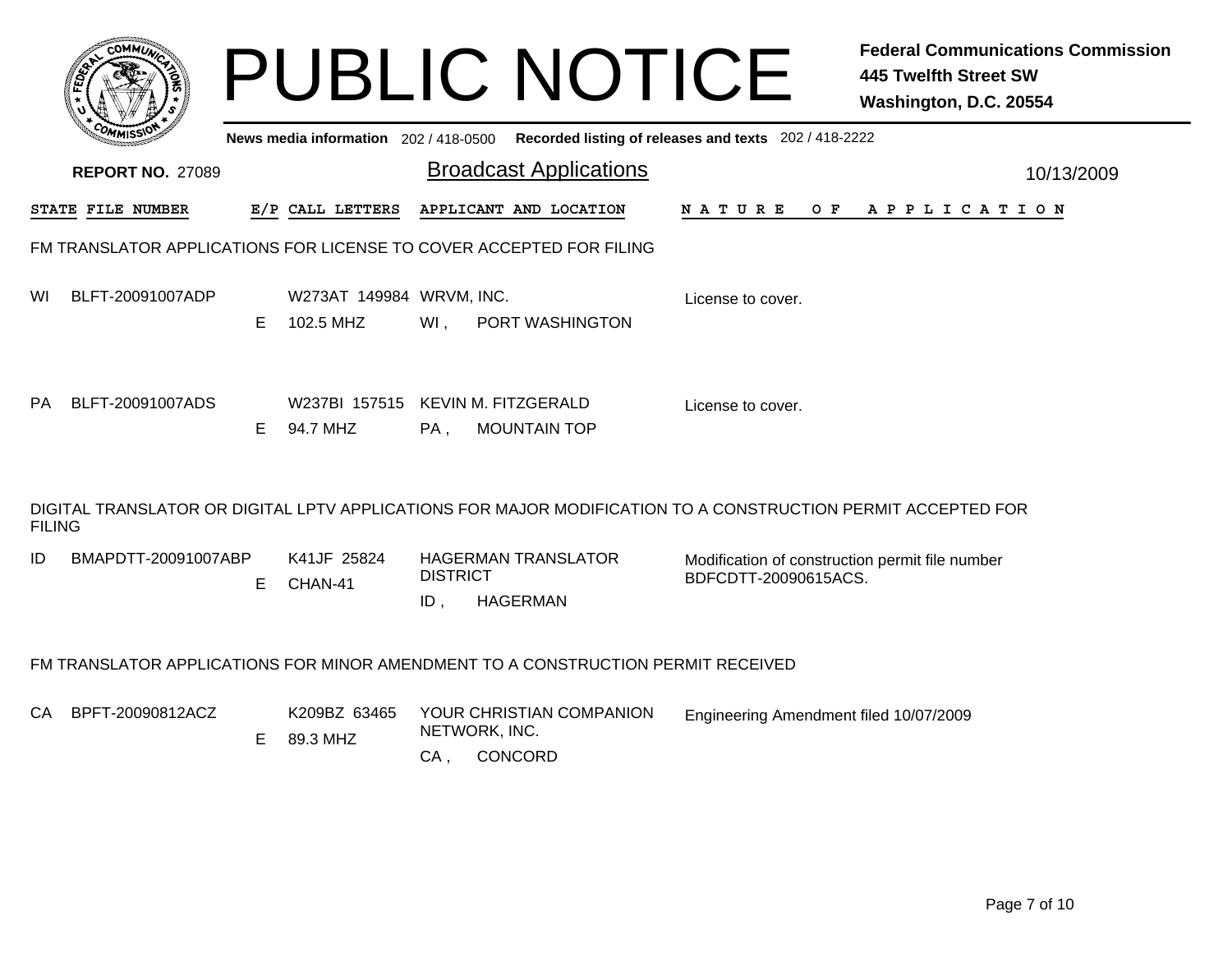|    | <b>COMMI)</b>           |    |                                     |             | <b>PUBLIC NOTICE</b>                                                                                        |                                                       | <b>Federal Communications Commission</b><br><b>445 Twelfth Street SW</b><br>Washington, D.C. 20554 |
|----|-------------------------|----|-------------------------------------|-------------|-------------------------------------------------------------------------------------------------------------|-------------------------------------------------------|----------------------------------------------------------------------------------------------------|
|    |                         |    | News media information 202/418-0500 |             |                                                                                                             | Recorded listing of releases and texts 202 / 418-2222 |                                                                                                    |
|    | <b>REPORT NO. 27089</b> |    |                                     |             | <b>Broadcast Applications</b>                                                                               |                                                       | 10/13/2009                                                                                         |
|    | STATE FILE NUMBER       |    | E/P CALL LETTERS                    |             | APPLICANT AND LOCATION                                                                                      | O F<br>N A T U R E                                    | A P P L I C A T I O N                                                                              |
|    |                         |    |                                     |             | DIGITAL TRANSLATOR OR DIGITAL LPTV APPLICATIONS FOR MINOR CHANGE TO A LICENSED FACILITY ACCEPTED FOR FILING |                                                       |                                                                                                    |
| NV | BPDTL-20091007ACG       | E  | KHMP-LD<br>129211<br>CHAN-18        | NV,         | <b>HILLTOP CHURCH</b><br><b>LAS VEGAS</b>                                                                   |                                                       | Minor change in licensed facilities, callsign KHMP-LD.                                             |
|    |                         |    |                                     |             | FM TRANSLATOR APPLICATIONS FOR MINOR CHANGE TO A LICENSED FACILITY ACCEPTED FOR FILING                      |                                                       |                                                                                                    |
| ΚY | BPFT-20091007AAA        | E. | W254BI 153039<br>97.5 MHZ           | INC.<br>KY, | EDGEWATER BROADCASTING,<br><b>MURRAY</b>                                                                    |                                                       | Minor change in licensed facilities, callsign W254BI.                                              |
| UT | BPFT-20091007AAB        | E. | 107.1 MHZ                           | UT,         | K299AW 144766 SUN VALLEY RADIO, INC.<br><b>LAKETOWN</b>                                                     |                                                       | Minor change in licensed facilities, callsign K299AW.                                              |
| WI | BPFT-20091007AAQ        | E. | 99.7 MHZ                            | WI,         | W259BC 155147 BARABOO BROADCASTING<br><b>CORPORATION</b><br><b>BARABOO</b>                                  |                                                       | Minor change in licensed facilities, callsign W259BC.                                              |
| ΚY | BPFT-20091007ABZ        | E. | 105.9 MHZ                           | KY,         | W290AV 153981 RADIO ASSIST MINISTRY, INC.<br>LEXINGTON-FAYETTE                                              |                                                       | Minor change in licensed facilities, callsign W290AV.                                              |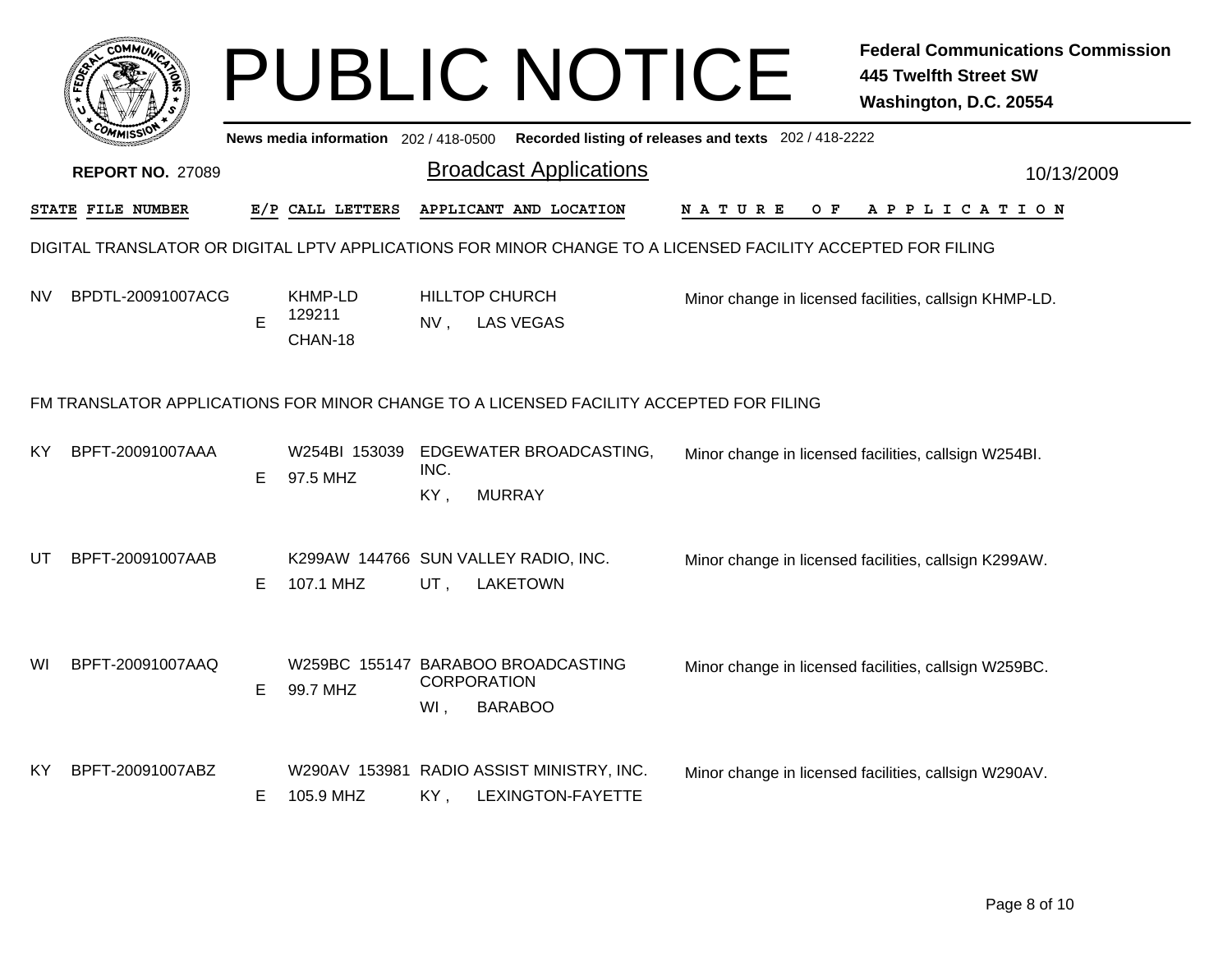|               |                         |    |                                          |                        | <b>PUBLIC NOTICE</b>                                                                                         |                                                                         | <b>Federal Communications Commission</b><br><b>445 Twelfth Street SW</b><br>Washington, D.C. 20554 |
|---------------|-------------------------|----|------------------------------------------|------------------------|--------------------------------------------------------------------------------------------------------------|-------------------------------------------------------------------------|----------------------------------------------------------------------------------------------------|
|               |                         |    | News media information 202 / 418-0500    |                        |                                                                                                              | Recorded listing of releases and texts 202 / 418-2222                   |                                                                                                    |
|               | <b>REPORT NO. 27089</b> |    |                                          |                        | <b>Broadcast Applications</b>                                                                                |                                                                         | 10/13/2009                                                                                         |
|               | STATE FILE NUMBER       |    | E/P CALL LETTERS                         |                        | APPLICANT AND LOCATION                                                                                       | N A T U R E<br>O F                                                      | A P P L I C A T I O N                                                                              |
|               |                         |    |                                          |                        | FM TRANSLATOR APPLICATIONS FOR MINOR CHANGE TO A LICENSED FACILITY ACCEPTED FOR FILING                       |                                                                         |                                                                                                    |
| GA            | BPFT-20091007ADA        | E. | W267AR 143861 CATHY GILMORE<br>101.3 MHZ | GA,                    | <b>ALBANY</b>                                                                                                |                                                                         | Minor change in licensed facilities, callsign W267AR.                                              |
|               |                         |    |                                          |                        | TV TRANSLATOR OR LPTV STATION APPLICATIONS FOR MINOR CHANGE TO A LICENSED FACILITY ACCEPTED FOR FILING       |                                                                         |                                                                                                    |
| CA            | BPTTL-20091007AAT       | Е  | KPSE-LP 51660<br>CHAN-50                 | CA,                    | JOURNAL BROADCAST<br><b>CORPORATION</b><br><b>PALM SPRINGS</b>                                               |                                                                         | Minor change in licensed facilities, callsign KPSE-LP.                                             |
| <b>FILING</b> |                         |    |                                          |                        | DIGITAL TRANSLATOR OR DIGITAL LPTV APPLICATIONS FOR MINOR MODIFICATION TO A CONSTRUCTION PERMIT ACCEPTED FOR |                                                                         |                                                                                                    |
| ID            | BMPDTT-20091007ABR      | E. | K47JW 25822<br>CHAN-47                   | <b>DISTRICT</b><br>ID, | <b>HAGERMAN TRANSLATOR</b><br><b>HAGERMAN</b>                                                                | Modification of construction permit file number<br>BDFCDTT-20090615ACR. |                                                                                                    |
| ID            | BMPDTT-20091007ABX      | E. | K49IT 25823<br>CHAN-49                   | <b>DISTRICT</b><br>ID, | <b>HAGERMAN TRANSLATOR</b><br><b>HAGERMAN</b>                                                                | Modification of construction permit file number<br>BDFCDTT-20090615ACQ. |                                                                                                    |